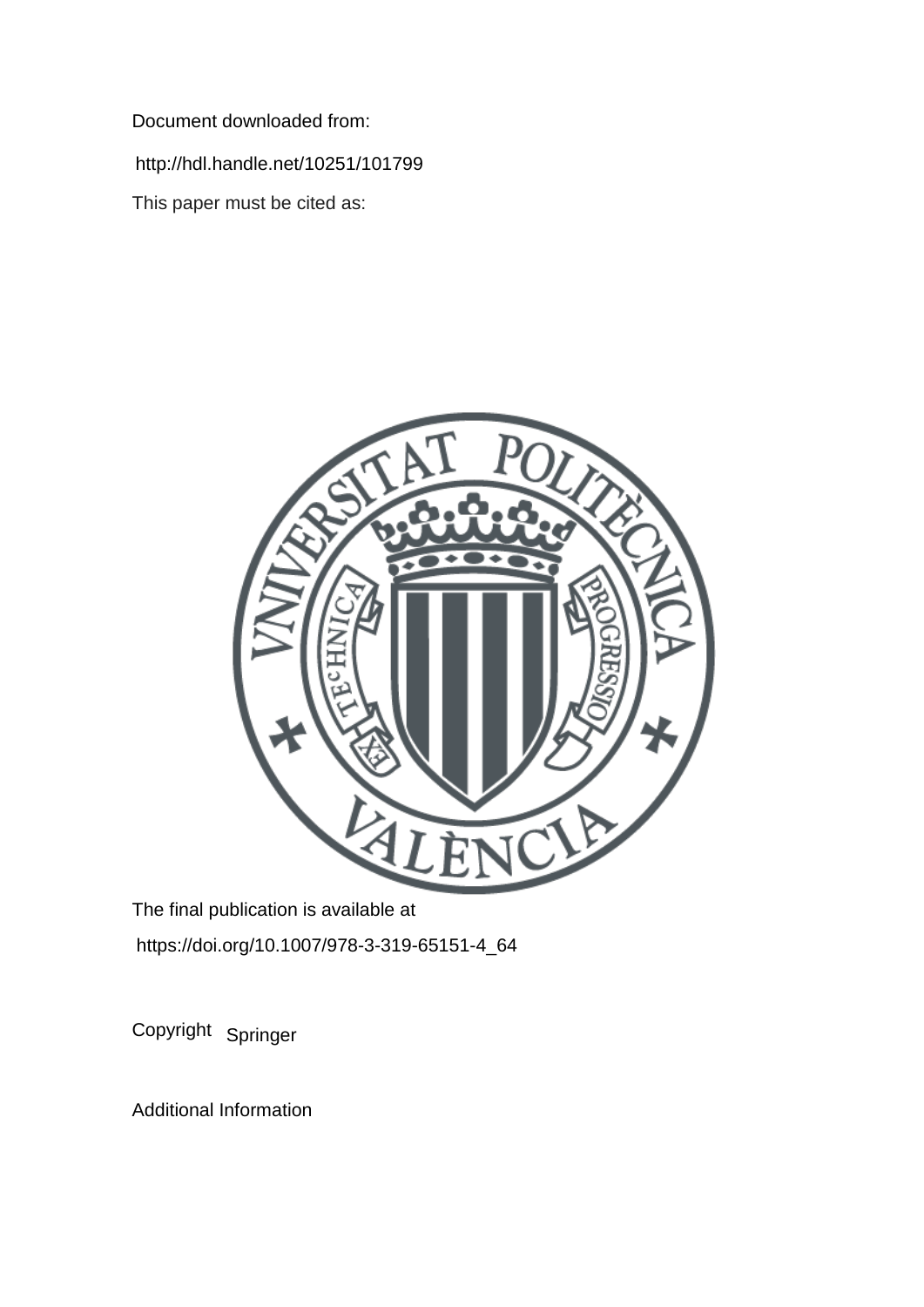# **Conceptual Framework for Managing Uncertainty in a Collaborative Agri-Food Supply Chain Context**

Ana Esteso<sup>1</sup>, MME Alemany<sup>1</sup>, Angel Ortiz<sup>1</sup>,

<sup>1</sup> Research Centre on Production Management and Engineering (CIGIP). Universitat Politècnica de València. Camino de Vera S/N, 46002 València, Spain aneslva@doctor.upv.es, {mareva, aortiz}@cigip.upv.es

**Abstract.** Agri-food supply chains are subjected to many sources of uncertainty. If these uncertainties are not managed properly, they can have a negative impact on the agri-food supply chain (AFSC) performance, its customers, and the environment. In this sense, collaboration is proposed as a possible solution to reduce it. For that, a conceptual framework (CF) for managing uncertainty in a collaborative context is proposed. In this context, this paper seeks to answer the following research questions: What are the existing uncertainty sources in the AFSCs? Can collaboration be used to reduce the uncertainty of AFSCs? Which elements can integrate a CF for managing uncertainty in a collaborative AFSC? The CF proposal is applied to the weather source of uncertainty in order to show its applicability.

**Keywords:** Agri-food Supply Chains; Collaboration; Uncertainty; Conceptual Framework,

### **1 Introduction**

The term "agri-food supply chain" (AFSC) has been defined as a set of activities necessary to bring agricultural products "from the farm to the fork" [1, 2, 3, 4]. Therefore, both vegetable and animal-based products are produced in and distributed by  $AFSCs$  [5].

AFSCs are subjected to many sources of uncertainty. If these sources of uncertainty are not managed properly, not only the AFSC performance may be negatively affected but also the customers service levels and the environment would be also affected. In this sense, collaboration is proposed as a possible solution to reduce this negative impact. For that, a conceptual framework (CF) for managing uncertainty in a collaborative context is proposed. In this context, this paper seeks to answer the research questions (RQ):

- RQ1. What are the existing sources of uncertainty in the AFSCs?
- RQ2. Can collaboration be used to reduce the uncertainty of AFSCs?
- RQ3. Which elements can integrate a CF for managing uncertainty in a collaborative AFSC?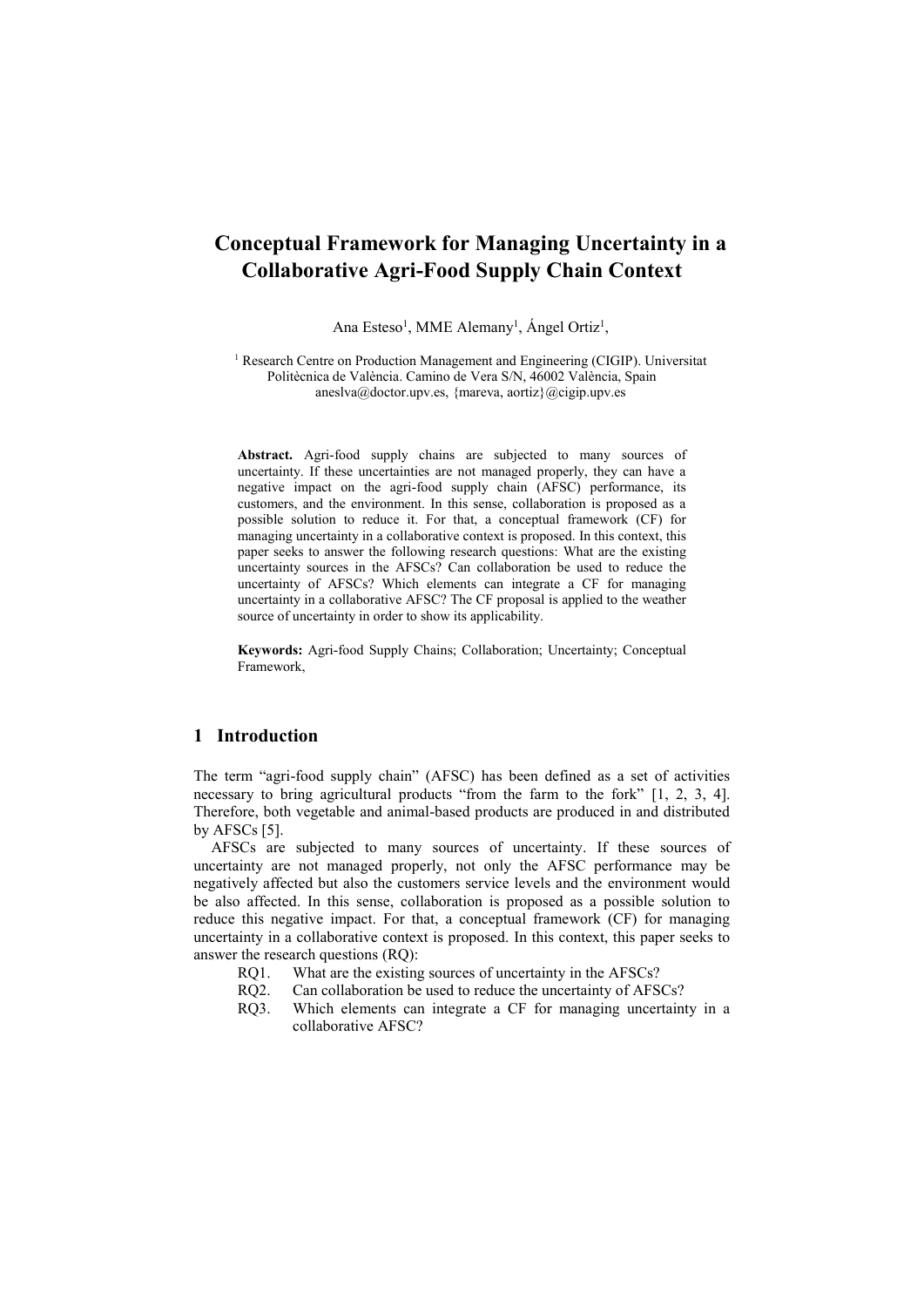Since horticulture sector has received the least attention in the literature and the production processes of meat and horticulture sectors are extremely different, this paper focuses on the crop-based AFSCs.

Therefore, the main contributions of this paper are the identification of the existing sources of uncertainty in crop-based AFSC, and the proposal of a CF for reducing these uncertainties through the collaboration of the AFSC members. For that, literature search related to collaboration in AFSC is carried out within well-known databases, such as Springer, Elsevier, and many others. To the best of our knowledge there are few papers dealing the collaboration as a tool for reducing uncertainty in AFSCs and, some authors have stated that more research on supply chain collaboration is needed in order to cope uncertainty in the agricultural sector [2], [6].

The remainder of this paper is organized as follows. In Section 2, the existing sources of uncertainty in crop-based AFSC are detailed. A reflection of the impact of collaboration over these uncertainties is performed in Section 3. As a result, the CF for managing uncertainty in a collaborative AFSC context is proposed in Section 4. Finally, conclusions are exposed in the last section.

#### **2 Crop-Based AFSC Sources of Uncertainty**

Crop-based AFSCs are subjected to many sources of uncertainty which are mainly related to inherent characteristics of the agri-food sector. If these sources of uncertainty are not managed properly, they can have a negative impact on the AFSC performance, its customers, and the environment. However, if the level of uncertainty is reduced, the supply chain performance will be improved. Therefore, the aim of this section is to answer the Research Question: What are the existing sources of uncertainty in the AFSCs?

Supply chains uncertainty commonly refers to situations in which decisionmakers have not enough information about objectives to make decisions; have a vague idea of the supply chain and/or its environment; are not able to predict the impact of decisions on supply chain's performance; or lacks effective control actions[7], [8].

According to [9], we are in the realm of decision making under uncertainty if it is ignored the probability of occurrence of the possible specific outcomes. In addition, when making a decision under uncertainty, the decision maker may or may not know the different outcomes that can occur [10].

This paper proposed a CF (Fig.1) for the AFSC sources of uncertainty classification. This framework has been based on the CF in [11] where the SC uncertainties are divided into supply, demand, process and planning & control uncertainties. This classification has been extended by adding the sources of uncertainty related to products and to environment. For the purpose of this paper, although the sources of uncertainty are interrelated, we consider it more appropriate to group them into different categories to which they make reference. The categories proposed for the crop-based AFSC sources of uncertainty are product, process, market and, environment.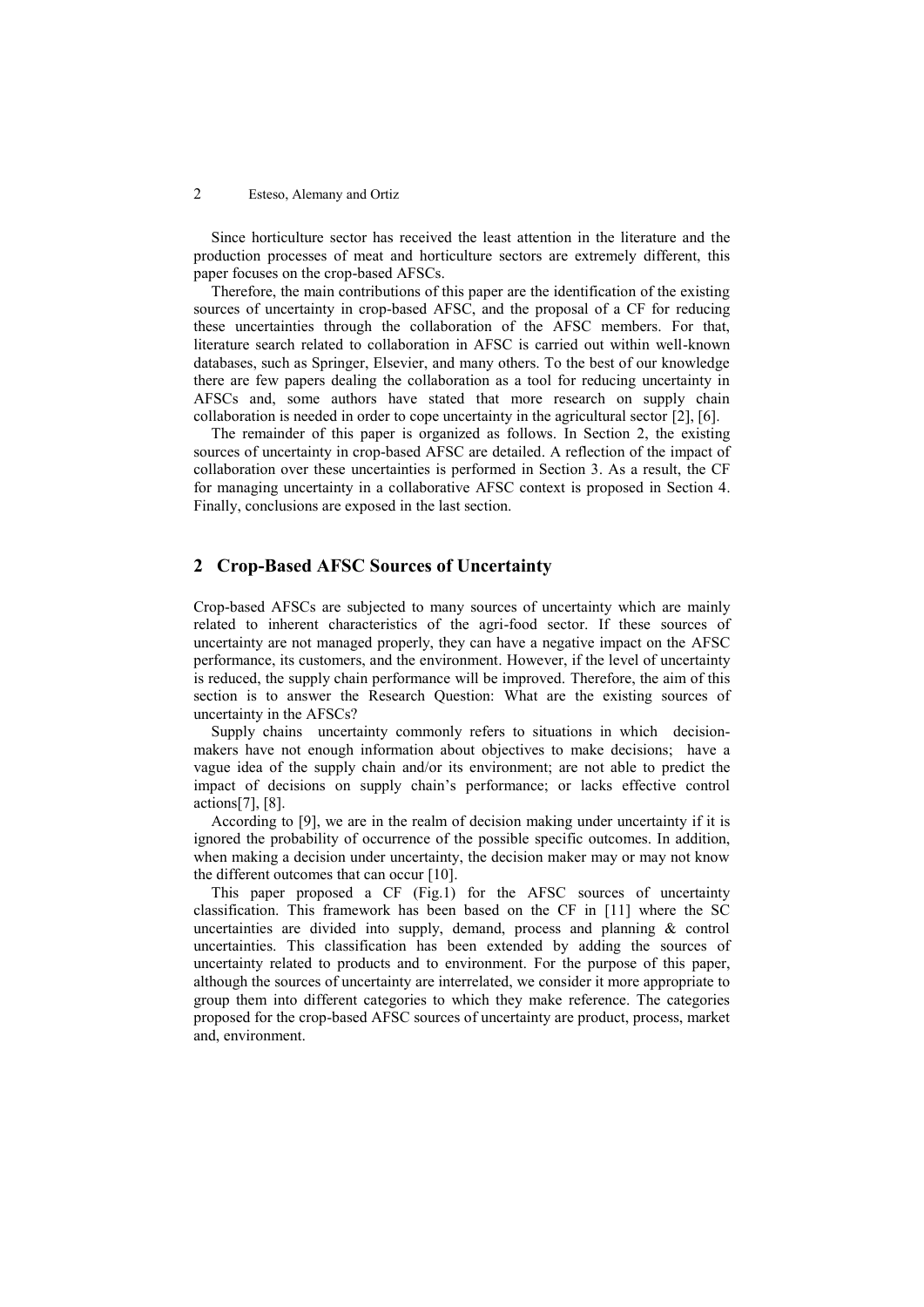

**Fig. 1.** Conceptual framework for the uncertainty sources of crop-based AFSCs

The identified sources of uncertainty related to crop-based AFSC products are:

- Uncertainty on shelf-life. The product shelf-life is the time during which the product losses its tacit initial characteristics becoming a non-value item for customers [12]. Then, the product shelf-life and physical state are not necessarily interrelated since many products deteriorate after the end of their shelf-life. Hence, product shelf-life may reflect its marketable life [13]. As the shelf-life of a product is the period of time during which quality losses do not exceed a tolerated level, the product's time and temperature history must be known; if not, the shelf-life is uncertain [14].
- Uncertainty on deterioration. Deterioration of products is the process where items decay, get damaged or spoiled, being impossible to use them for their original purpose [15]. It can be classified as age-dependent on-going deterioration and age-independent on-going deterioration [13]. Agri-food products are goods subject to age-dependent on-going deterioration. Most authors talk about constant or probabilistic deterioration rates, however, it can be considered as uncertain as the quantity and quality deterioration over time can be unknown.
- Uncertainty on lack of homogeneity of products. Agri-food sector is characterized by the lack of homogeneity of the product, so the products obtained after harvesting differ in some attributes (maturity, color, bacterial level, various size and weights of items…) that are relevant for customers because they require to be served with homogeneous units of the same product [16]. Correct handling of the lack of homogeneity in the product and its inherent uncertainty is important to reduce and avoid inefficiencies of the supply chain and improve customer service level [16].
- Uncertainty on food quality. Food quality is the combination of food features that establishes the customer satisfaction and compliance to legal standards [17]. It usually refers not only to the physical properties of food products, but also to the customer perception of it [18]. Product quality is characterized by properties such as texture, taste, flavor, smell, color, presence of pathogens,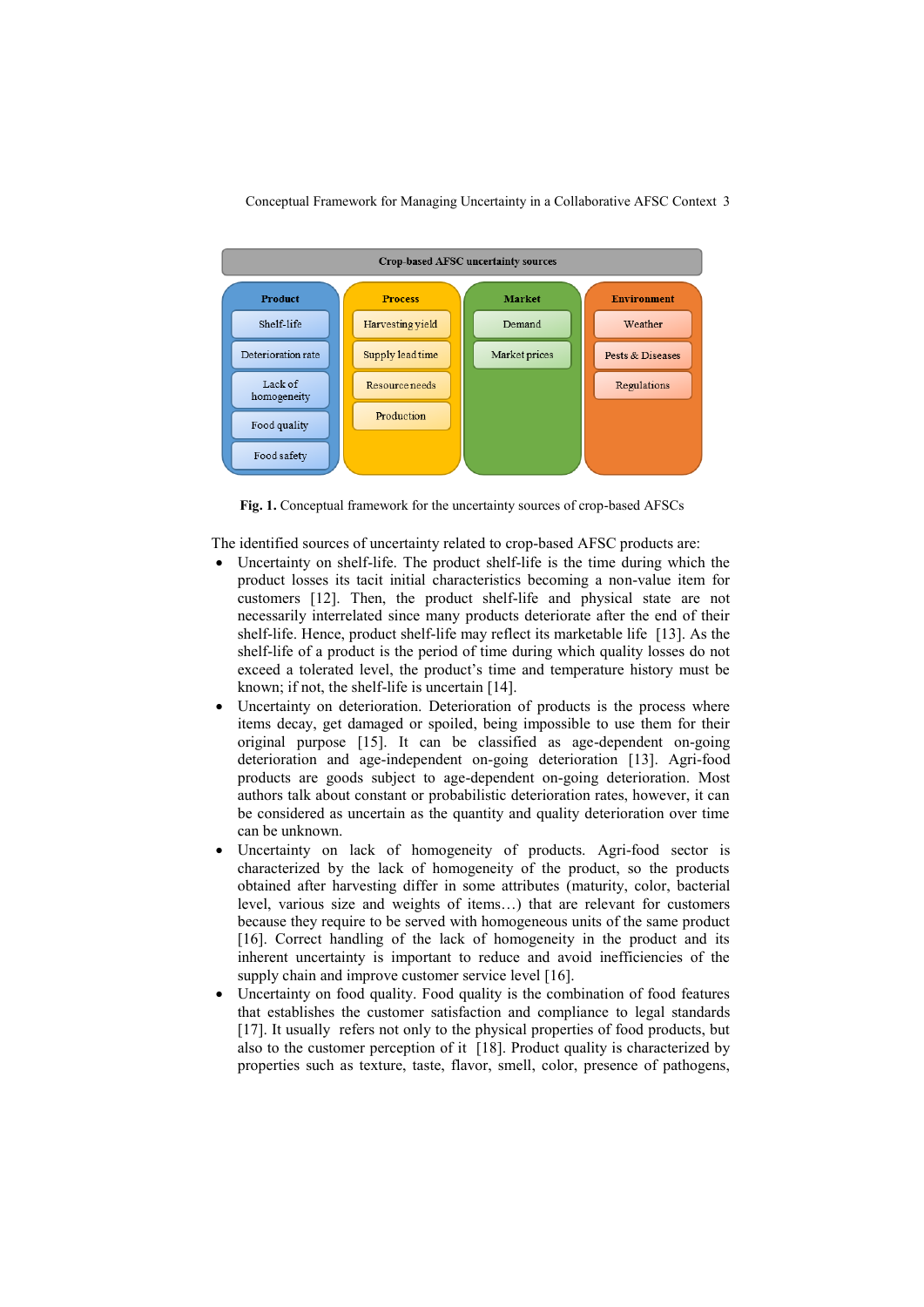toxins or hormones… [17], [18], [19]. Some of these attributes can be easy to measure while others are subject to customer's perception, making its assessment very challenging (e.g., taste) [19]. Then, there is uncertainty in food quality as it is subjective so it cannot be certainly measured.

 Uncertainty on food safety. Food safety generally refers to the prevention of illnesses resulting from the consumption of contaminated food [18]. There is a need to guarantee food safety as the customer's trust and market acceptance depend on it [20]. Since food safety cannot be measured and guaranteed in the final product, it can be considered an uncertain factor.

The uncertainty sources related to crop-based AFSC processes are:

- Uncertainty on harvesting yield. The crops' ripening process and the capability of performing harvesting operations are highly influenced by land and weather conditions, so harvesting yield worsens if part of the crops cannot be collected at the moment of adequate ripeness [21]. Therefore, harvesting yield is usually an uncertain factor in terms of product quantity, quality and harvesting time. This is related to the uncertainty in supply of raw material as the SC stage after harvesting will not know the quantity, quality and time of the supply until it is received.
- Uncertainty on supply lead time. The lead time is the time taken from the beginning of a process to its end. AFSCs are characterized by their long supply lead times as many crops spend from six to nine months since their planting until their harvesting [1], [21]. Supply lead time can be considered an uncertain factor as the needed time for crops to grow is generally long, seasonal and, weather and yield dependent [22].
- Uncertainty on resource needs. Resources needed for harvesting, which can be established by the number, capacity and productivity of machines and laborers, are limited [21]. Given the uncertainty on the harvesting quantity, the resource needs cannot be known until the harvest is done.
- Uncertainty on production. Production depends on the raw materials received, as their quantity, quality and characteristics are not known a priori. This uncertainty provokes the need of having alternative recipes in order to produce the same final product [5], [11].

The uncertainty sources related to crop-based AFSC markets are:

- Uncertainty on demand. Demand of agri-food products is not only related to product and quantity, but also to the quality and safety requirements of the customer and factors such as remaining shelf-life of the product. Demand uncertainty reflects the uncertainty of customer demand for a product [23]. Natural causes as seasonality and weather as well as promotional activities can cause variability in customer demand, creating uncertainty [1].
- Demand can be dependent of the remaining shelf-life of products, inventory level, time, market trends or price; demand can follow a distribution function or it can be completely unknown [15].
- Uncertainty on market prices. Market prices are volatile and keep changing across the day [24]. The variability of prices in the different stages of supply chains are caused by dynamic factors such as the price of substitute products, inflation, production costs, import, export, customer demands, seasonality, product availability and the supply-demand balance [25].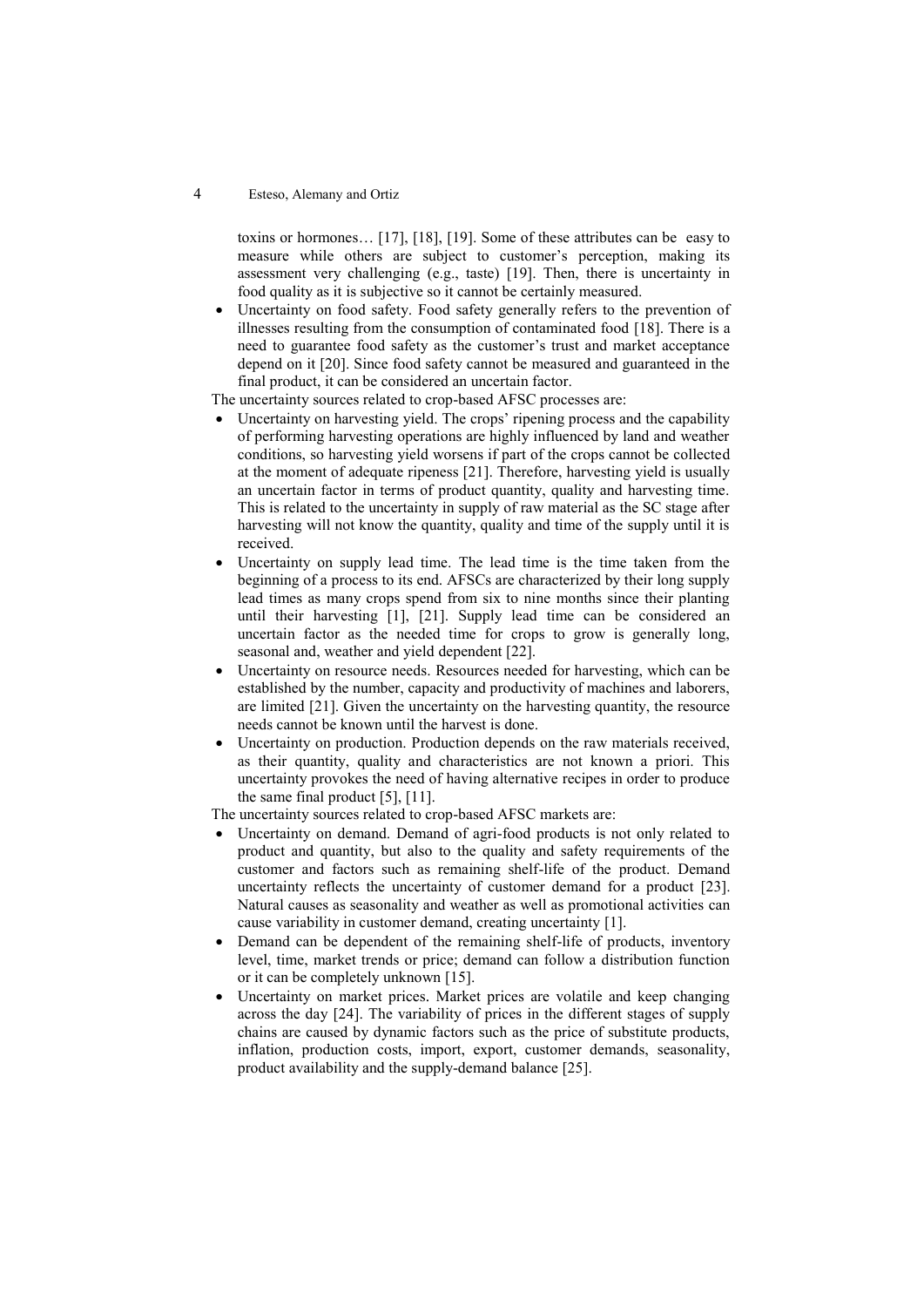The uncertainty sources related to crop-based AFSC environment are:

- Uncertainty on weather and land conditions. Weather conditions, such as temperature and precipitation, mainly affect the harvesting yield and activity. The harvesting process is complex as it dispose of limited resources and, it gets even more complex when considering the uncertainty related to weather conditions [21]. Weather and land conditions cannot be known with certainty.
- Uncertainty on pests and diseases. Agri-food products can be contaminated by pests and biotic hazards such as bacteria, viruses and other emerging pathogens [26]. Yield losses can be reduced by protecting the crops from various diseases with pesticides [27]. Pest and disease infestations are random factors that could be controlled by management [28].
- Uncertainty on regulations. The regulatory framework of the agri-food sector, comprised by public and private regulations dealing with food quality and safety, set the diverse requirements for tracking and tracing capabilities [20]. There is uncertainty on the appearance of new, more stringent, regulations.

It is worth mentioning that different relationships exist among the sources of uncertainty described. For instance, uncertainty on weather implicitly originates uncertainty in harvesting yields.

## **3 Impact of Collaboration on Crop-Based AFSC**

Supply chains have been defined as goal-oriented networks in which their partners intensively collaborate with each other towards a common goal [29]. Then, the collaboration on supply chain means that two or more chain members actively and jointly work (spanning the organizations boundaries) for fulfilling and satisfying consumers' needs [2]. With collaboration, stakeholders are able to share their assets and capabilities so they can reduce the uncertainty, share the risk and cost, and serve customers at the right time, quantity, and quality without disregarding the interest of other stakeholders [30].

Collaboration is a powerful tool to improve the AFSCs performance. However, its implementation is complex as existing barriers potentially deteriorate collaboration among companies, e.g. the incompatibility of information exchange systems, the big quantity of enterprises making up a supply chain or the lack of trust between the parties. Despite this, collaboration is becoming more a necessity than an option [2].

The collaboration concept can be categorized into three interrelated dimensions (Fig. 2): information sharing, decision synchronization, and incentive alignment [31]. These three dimensions represent different levels of collaboration so that for changing from a level of collaboration to a superior one it is necessary to ensure the proper functioning of the previous collaborative levels. Different benefits and risks of collaboration can exist depending on the Supply Chain Activities [2]. According to these authors [30], the information sharing consists in capturing and disseminating timely information that is relevant for decision makers when planning and controlling supply chain operations; the decision synchronization consists in making planning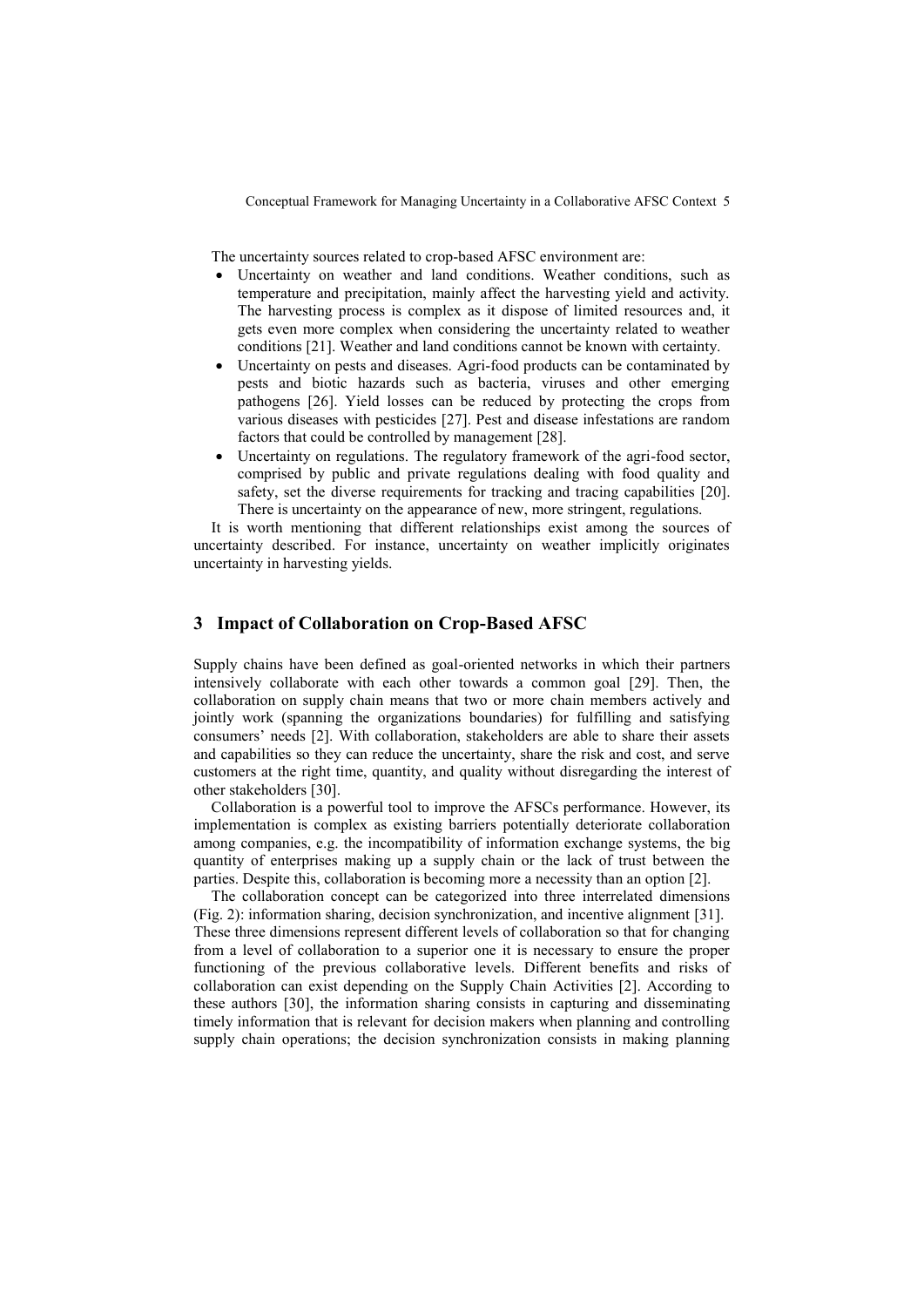and operational decisions jointly; and, the incentive alignment consists of the degree of sharing costs, risks and benefits between supply chain members.



**Fig. 2.** Collaboration dimensions

Then, is it needed the collaboration to reduce the uncertainty on AFSCs? Supply chain collaboration can be necessary for various reasons. Collaboration is needed in AFSC for minimizing its costs, increasing the profits, ensuring the quality, and gaining customers trust [30]. Collaboration is also needed in the agri-food sector as AFSC are competing against other AFSC and single companies are not competing with each other anymore [32]. Another reason for collaborating in AFSC is given by the increased public pressure for transparency, traceability and "due diligence" throughout the AFSC due to the combination of social concern about food safety and the recent food crises [2]. These crises have emphasized the close interdependencies between AFSC actors and their need of cooperation in order to be a competitive AFSC and to ensure the meet of the customers' requirements related to food quality and safety [20].

However, an additional reason for applying collaboration in AFSC is the huge amount of sources of uncertainty that impact over its performance and which are mainly generated by the lack of information through the AFSC. Uncertainty can be reduced by supply chain collaboration [30], [32]. Sharing information reduces uncertainty as decision-makers dispose reliable data to conduct the decision making process (e.g. if the AFSC members share information about the traceability of the product, the food safety of the product would be guaranteed). Making joint decisions reduces uncertainty as decision-makers of two AFSC stages have all the information to make more appropriate decisions for both parts (e.g. farmers and producers decide jointly when to harvest, then the used capacities of both stakeholders can be optimized). The incentive alignment reduces uncertainty as the motivation to obtain maximum benefits make the stakeholders share high quality information (e.g. stakeholders could establish an equitable distribution of profits between them in order to reduce the share of profits).

Collaboration not only provide benefits, but also risks. The main risks in collaboration are [2]: the risk of failure (loss of the investment made, loss of time, and business plans delay or renouncement); potential interdependence between companies; increasing operational complexity and integration technology.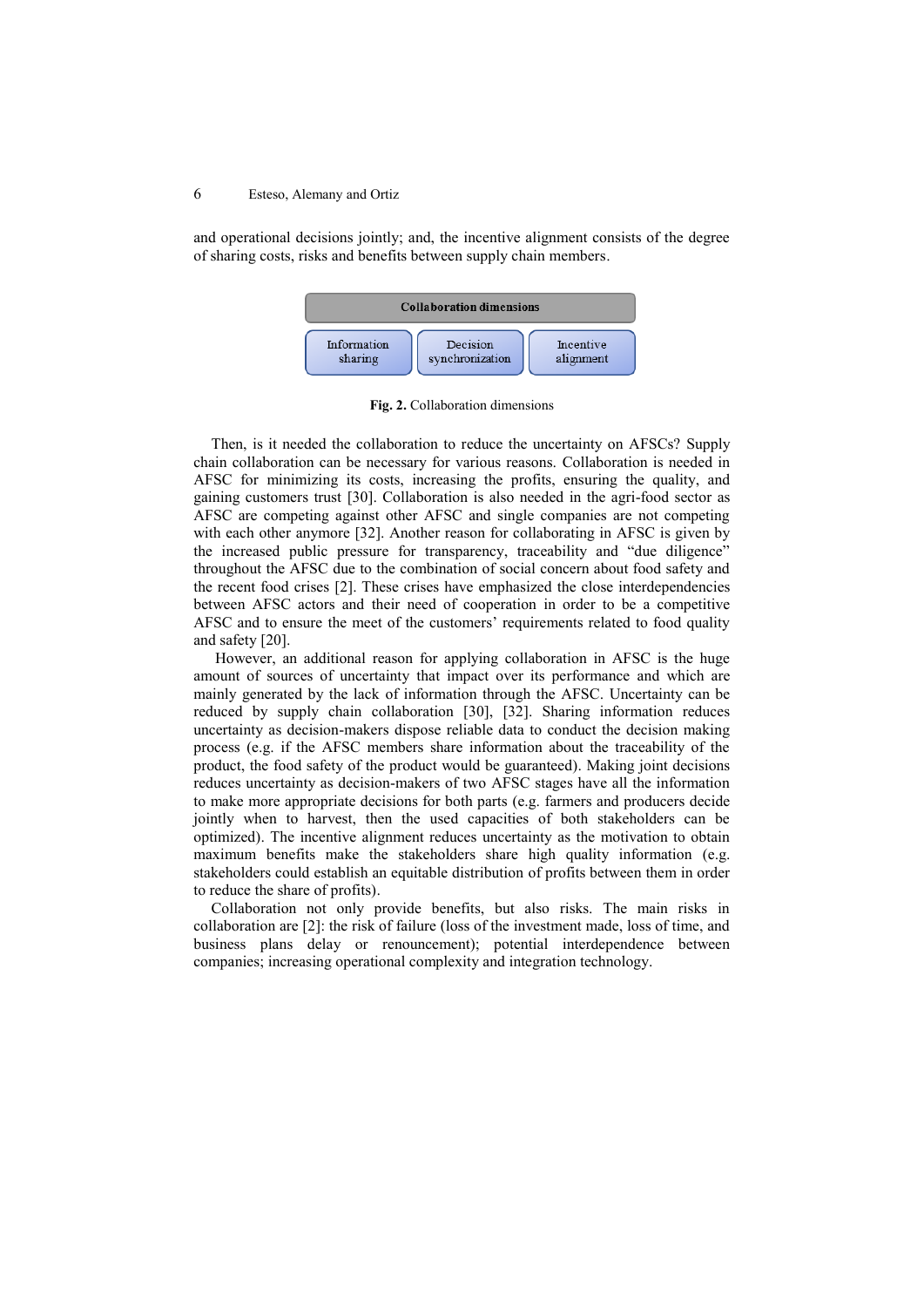# **4 Conceptual Framework for Uncertainty Management through Collaboration in AFSCs**

In this section a conceptual framework (CF) to manage the inherent uncertainty sources of AFSCs through collaboration is proposed. Then, this CF tries to give and answer to the last research question: What elements can be considered for managing uncertainty by means collaboration in AFSC? The proposed elements for this CF are grouped into four blocks for AFSCs (Fig.3): Sources of uncertainty, Management, Collaboration and Collaboration Impact. In the following, each element is described.

- AFSC Uncertainty Sources: in this block, the sources of uncertainty to be studied in the CF is indicated and the uncertainty sources affected by the studied one are identified.
	- o Sources of uncertainty studied: the source of uncertainty to be managed is selected from the CF for the sources of uncertainty of crop-based AFSCs (Section 2).
	- o Other Uncertainty Sources affected: Because different sources of uncertainty are not independent, the strongest relationship between the uncertainties studied and the other ones should be identified.
- AFSC Management: in this block, the activities and stakeholders influenced by the studied sources of uncertainty are identified.
	- o Management activities influenced by the sources of uncertainty selected and the others affected by it should be determined.
	- o Involved stakeholders related to the above activities should be determined with the aim of identifying the possible AFSC members for collaboration: farmers, processors, distributors, retailers and other stakeholders (NGO's, government…) [5].
- AFSC Collaboration: in this block, the collaboration dimensions to be employed to reduce the studied sources of uncertainty and their related practices are identified.
	- o Collaboration dimension: the different collaboration dimensions (information sharing, decision synchronization, and incentive alignment) are detailed.
	- o Collaboration practices: different collaboration practices can be adopted in order to establish the collaboration between stakeholders. Each collaboration practice will have a different impact on the AFSC.
- Impact on AFSC: the benefits and risks produced by the collaboration practice proposed are identified. For each collaboration practice could be made qualitatively and/or quantitatively:
	- o Benefits of each collaboration practice should be detailed (assessed) on the AFSC characteristics and sources of uncertainty.
	- o Risks for each collaboration practice should also be taken into account when analyzing the possible collaboration practice to be implemented.

When making the decision of which collaboration dimension to implement for reducing an uncertainty, the CF can be applied to collect information of the benefits, risks and other issues related to each collaboration practice. Although the highest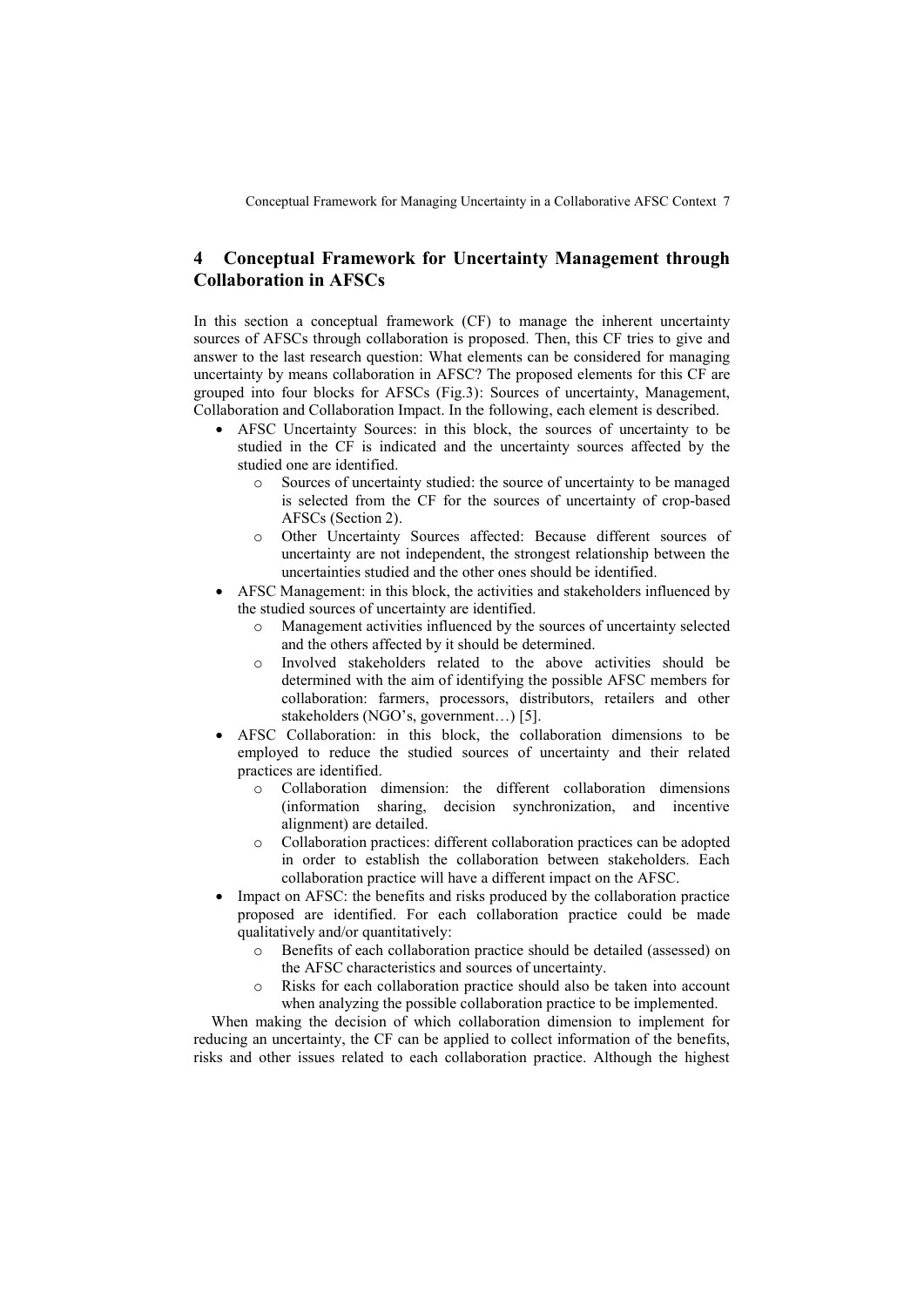collaboration level could offer more benefits in reducing uncertainty, decision-makers have to make a balance between the level of uncertainty and resources consumption they are ready to assume and the benefits they are obtaining in return. This reason justifies the application of the proposed CF to decide the collaborative practice to implement by collecting the needed information to make an adequate decision.



**Fig. 3.** Conceptual framework for managing uncertainty in a collaborative AFSC context

An example of how to use the proposed CF for identifying the consequences/impact of the information sharing collaboration dimension on the weather uncertainty is illustrated in Table 1. By developing the same table for the two remaining collaboration levels the user would be able to decide which collaboration level is the most appropriate to his case. The objective of this example is not to show the whole decision process, but to illustrate the way to use the CF.

| <b>CF Elements</b>             | <b>Application</b>                                                 |
|--------------------------------|--------------------------------------------------------------------|
| <b>Uncertainty Source</b>      | Weather                                                            |
| <b>Studied</b>                 |                                                                    |
| <b>Other Uncertainty</b>       | Harvesting yield, food quality and indirect effects related with   |
| <b>Sources affected</b>        | changes in the distribution of pests and diseases.                 |
| <b>Activities influenced</b>   | Planning of harvesting operations (planting and harvesting         |
|                                | scheduling, effective resource management among competing          |
|                                | crops), Procurement                                                |
| <b>Involved Stakeholders</b>   | Seed Suppliers, Pesticides Suppliers, Farmers and Producers.       |
| <b>Collaboration Dimension</b> | <b>Information Sharing</b>                                         |
| <b>Collaboration Practice</b>  | Sharing information among involved stakeholders on rainfall,       |
|                                | water level in soil, use of pesticides and fertilizers and driving |
|                                | lanes of farm machines.                                            |
| <b>Benefits</b>                | Predict the harvesting yield takes an input to multiple process,   |
|                                | Optimize the use of pesticides, fertilizers and water.             |
| <b>Risks</b>                   | Technological risks for the necessity of sensors and properly      |
|                                | information technologies.                                          |

**Table 1.** Example for the conceptual framework completion.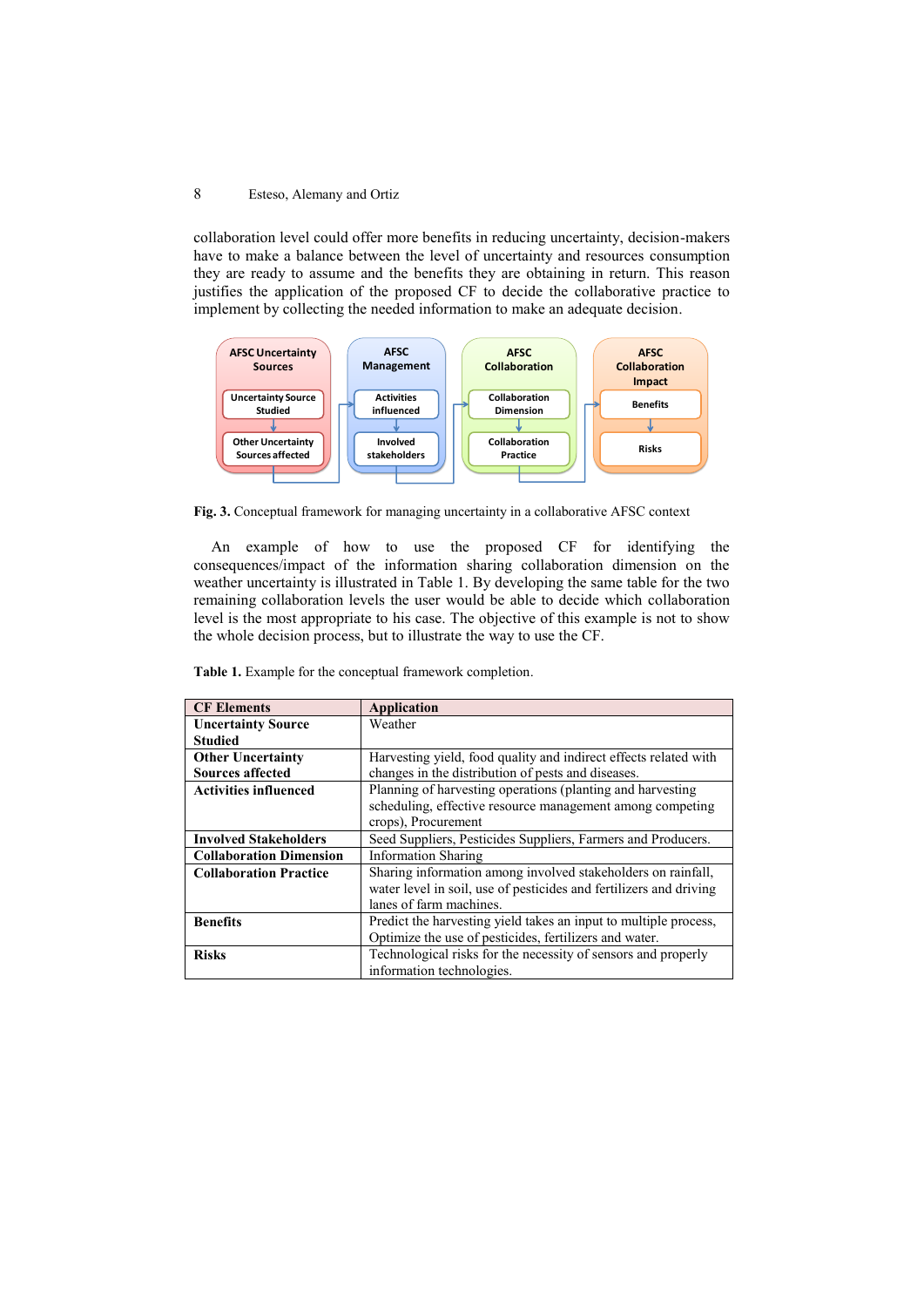#### **5 Conclusions**

This paper has identified the existing sources of uncertainty in crop-based AFSC. A CF is proposed where these uncertainties are classified into product, process, market and environment characteristics. If these uncertainties are not managed properly, they can have a negative impact on the AFSC performance. As a solution, collaboration has been proposed as a possible solution to minimize this impact. To conclude, a CF to manage uncertainty in a collaborative AFSC context is designed. After completing this CF, it could be used by researchers and practitioners to determine the best way to reduce the studied uncertainty sources that affect their supply chains.

**Acknowledgments.** The first author acknowledges the partial support of the Program of Formation of University Professors of the Spanish Ministry of Education, Culture, and Sport (FPU15/03595). The other authors acknowledge the partial support of the Project 691249, RUC-APS: Enhancing and implementing Knowledge based ICT solutions within high Risk and Uncertain Conditions for Agriculture Production Systems, funded by the EU under its funding scheme H2020-MSCA-RISE-2015"

#### **References**

- 1. Taylor, D.H., Fearne, A.: Towards a framework for improvement in the management of demand in agri-food supply chains. Supply Chain Manag. Int. J. 11, 379--384 (2006)
- 2. Matopoulos, A., Vlachopoulou, M., Manthou, V., Manos, B.: A conceptual framework for supply chain collaboration: empirical evidence from the agri-food industry. Supply Chain Manag. Int. J. 12, 177--186 (2007)
- 3. Ahumada, O., Villalobos, J.R.: Application of planning models in the agri-food supply chain: A review. Eur. J. Oper. Res. 196, 1--20 (2009)
- 4. Tsolakis, N.K., Keramydas, C.A., Toka, A.K., Aidonis, D.A., Iakovou, E.T.: Agrifood supply chain management: A comprehensive hierarchical decision-making framework and a critical taxonomy. Biosyst. Eng. 120, 47--64 (2014)
- 5. van der Vorst, J.G., Da Silva, C.A., Trienekens, J.H.: Agro-industrial supply chain management: Concepts and applications. FAO (2007)
- 6. Borodin, V., Bourtembourg, J., Hnaien, F., Kabadie, N.: Handling uncertainty in agricultural supply chain management: A state of the art. Eur. J. Oper. Res. 254, 348--359 (2016)
- 7. van der Vorst, J.G.A.J., Beulens, A.J.M.: Identifying sources of uncertainty to generate supply chain redesign strategies. Int. J. Phys. Distrib. Logist. Manag. 32, 409--430 (2000)
- 8. Klosa, E.: A concept of models for supply chain speculative risk analysis and management. J. Econ. Manag. 12, 45--59 (2013).
- 9. Samson, S., Reneke, J.A., Wiecek, M.M.: A review of different perspectices on uncertainty and risk and an alternative modeling paradigm. Reliab. Eng. Syst. Saf. 94, 558--567 (2009)
- 10.Backus, G.B.C., Eidman, V.R., Dijkhuizen, A.A.: Farm decision making under risk and uncertainty. Neth. J. Agric. Sci. 45, 307--328 (1997)
- 11.van der Vorst, J.G.: Effective food supply chains; Generating, modelling and evaluating supply chain scenarios. (2000)
- 12.Amorim, P., Günther, H.O., Almada-Lobo, B.: Multi-objective integrated production and distribution planning of perishable products. Int. J. Prod. Econ. 138, 89--101 (2012)